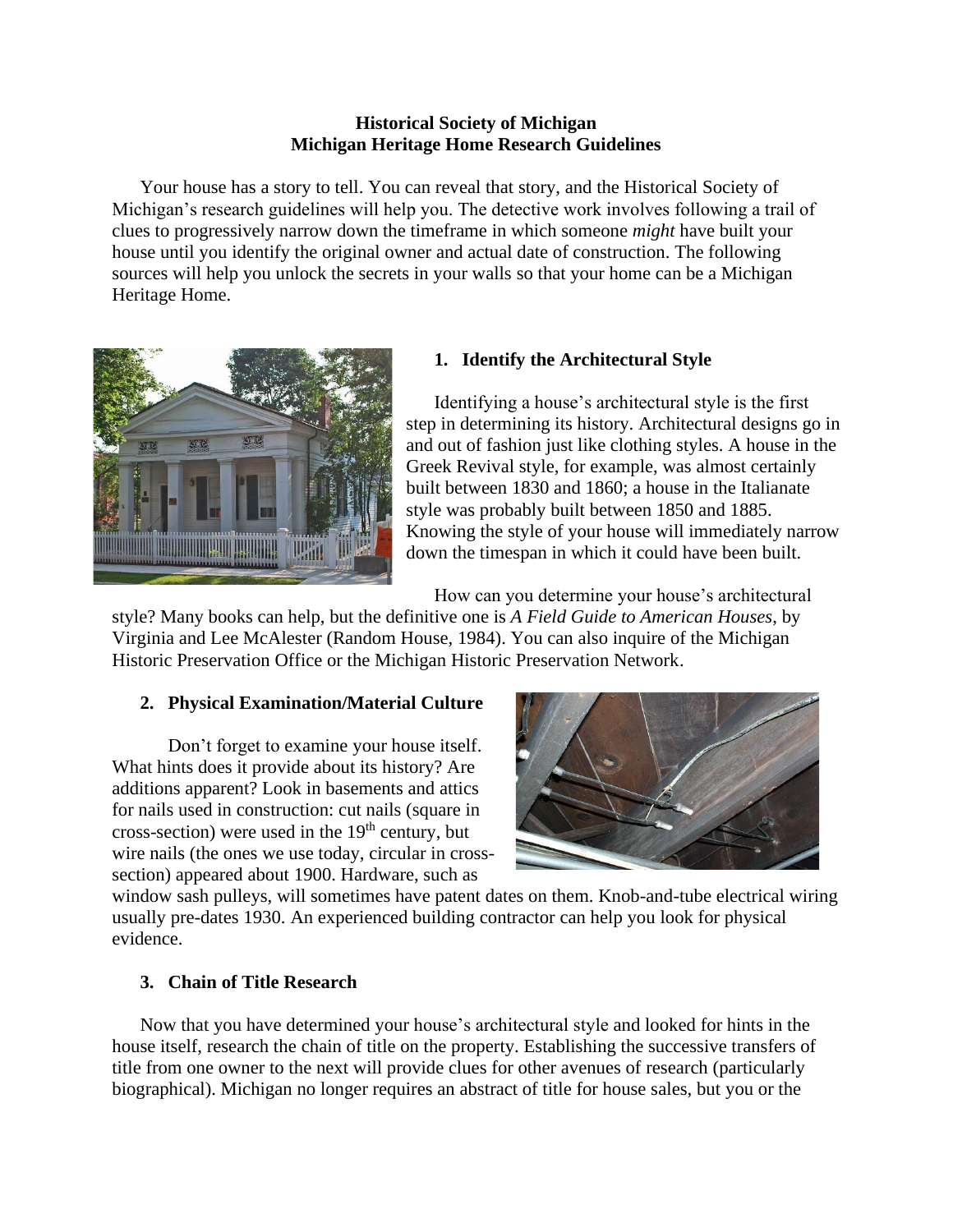previous owner may have one anyway. If so, great! If not, you can trace the chain of ownership at your county Register of Deeds office. You can hire a researcher to do it for you, or you can do it yourself.

*Important note:* property ownership pertains only to the land, not a house or other building standing on it. The legal description will be the same with or without a building.

1. Start with the legal description of the property (either a Section, Township and Range for a rural property or a lot and block number in a city). This description will be on your deed or your property tax bill. Your county Register of Deeds office can also provide the information.

Examples:

Rural: "SW1/4 NW1/4 S13, T1SR20E" refers to the southwest quarter of the northwest quarter of section 13 of Township 1 South, Range 20 East (a 40-acre parcel).



Village or city: "Lot 183, Block 3, Murphy's 2nd Add" specifies a lot in Murphy's 2nd Addition to the city or village. Most villages and cities started with a relatively small number of streets and lots in the "original plat," and then grew larger. The growth came about through "additions" as developers laid out streets and lots around the original part of town.

2. Now that you have a property description you'll need to look at deed indexes, found in the Register of Deeds office at your county courthouse. Property deeds are indexed by the names of the grantor (seller) and grantee (buyer). When you bought your house, you were the grantee; you bought it from the grantor. Start with your own purchase of the property and work backward, going from buyer to seller through the years.

3. The indexes will take you to the deeds themselves. A deed will generally list the grantee, the grantor, legal description of the property, and the date of purchase. It may include the amount paid. It will usually NOT mention any buildings on the property.

4. Property purchases often provide a hint about the construction date of a house because new owners may have bought land with the intention of building on it.

Many Registers of Deeds have computerized at least some of their records and made them available online. Check your county Register of Deeds Office's website.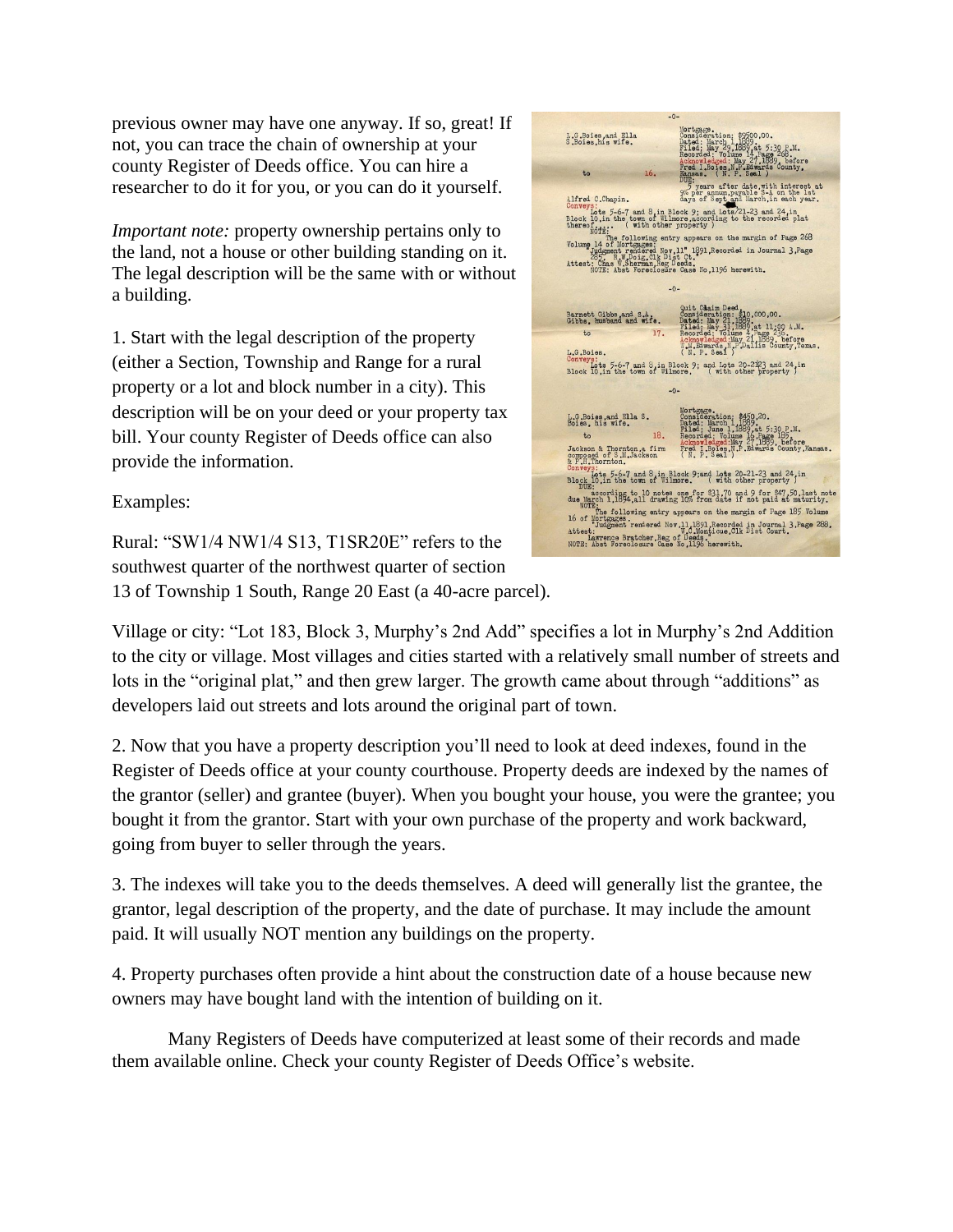Establishing chain of title will narrow your focus somewhat, but you still only know who owned the land and when. You will need to consult other resources to discover more detailed information.



#### **4. City Directories**

City directories like those published by R. L. Polke of Detroit may help you establish a chain of title. Directories were usually issued at least bi-annually if not every year and list address and occupation of the head of household. Directories are generally cross-listed with entries indexed by name and address. The first date in which an address appears in a city directory may indicate a house's construction date. Many city directories are digitized and available on genealogy research websites.

City directories have a few drawbacks. Remember that towns and cities sometimes renumbered houses and changed the names of streets, so you may have to confirm that an address has remained unchanged. Some directories have no index; if the directory is digitized you can search electronically for a name or address, but otherwise you can only search manually page by page. House occupants may be renters, not the owners, so you will have to confirm ownership through your Register of Deeds Office.

#### **5. Census Records**

The federal census is taken every ten years and has been released through 1940 (the 1890 census was destroyed). Census records list members of the household,

ages, family relationship, occupation and other information depending on the year. Later census records (typically from 1910 and later) will often include a street address for the residents. Census records can help identify residents and make other sources (such as property deeds and

city directories) easier to search, and the record of someone living at an address shows that a house stood on the site. The censuses (and many other records) have been digitized and are free online to Michigan residents through the Library of Michigan's Michigan Electronic Library at [https://records.myheritagelibrar](https://records.myheritagelibraryedition.com/research) [yedition.com/research.](https://records.myheritagelibraryedition.com/research)

| <b>STATE</b> | michigan<br>Undham |                                                                                                          | DEPARTMENT OF COMMERCE AND LABOR BUREAU OF THE CENSUS<br><b>CENSUS</b><br>THE UNITED<br>OF<br>STATES:<br>191C<br>POPL<br>and developed the back<br><b>NAME</b><br>OF INCORPORATED PLACE<br>Garma |                               |                       |  |                                           |                                                                                                                                                                       |                                             |                                                                      |           |                   |                                                                      |            |
|--------------|--------------------|----------------------------------------------------------------------------------------------------------|--------------------------------------------------------------------------------------------------------------------------------------------------------------------------------------------------|-------------------------------|-----------------------|--|-------------------------------------------|-----------------------------------------------------------------------------------------------------------------------------------------------------------------------|---------------------------------------------|----------------------------------------------------------------------|-----------|-------------------|----------------------------------------------------------------------|------------|
| LOCATION.    |                    | <b>NAME</b>                                                                                              | and its fourte that finance on which this stations are aboute. Any hands cotta<br>RELATION.                                                                                                      |                               | PERSONAL DESCRIPTION. |  |                                           |                                                                                                                                                                       | <b>NATIVITY.</b>                            | ENUMERATED BY ME ON THE                                              |           | <b>CRISSISCHE</b> |                                                                      |            |
|              | δ×.                | of each person whose place of abode on April 15,<br>1910, was in this family,                            |                                                                                                                                                                                                  |                               |                       |  | Rusher of<br>hon mear<br>children         | Place of high of sach power and powerts of each person excessment. If here is the United States, give the visite or territory. If of fourign birth, give the country. |                                             |                                                                      |           |                   |                                                                      |            |
|              |                    | have assume first, then the gives some and middle<br>include crory person living on April 15, 1910. Only | Relationship of this por-<br>ann is the head of the<br>family.                                                                                                                                   |                               |                       |  | Ver<br>fore<br>for<br>Title<br>14<br>**** | Flate of Meth of this Funds.                                                                                                                                          | Place of Meth of Father of<br>this process. | Tate of Moth of Mother of<br><b>Eftie person</b><br>$n_{\rm U}$<br>Δ | 382       |                   | Inches able to speak<br>English: er, if msi,<br>eine bengungespeken. |            |
|              |                    |                                                                                                          | $\cdot$                                                                                                                                                                                          |                               |                       |  | $10 - 11$                                 | $\mathbf{z}$                                                                                                                                                          | 319                                         | 14                                                                   | $\lambda$ | 36                | $19 -$                                                               |            |
|              | 72.72              | Jaylon<br>unia L                                                                                         | Hen.                                                                                                                                                                                             |                               |                       |  |                                           | Champion                                                                                                                                                              | neassachuse                                 | Commission                                                           |           |                   | Material.                                                            |            |
|              |                    | Samfond<br>when to                                                                                       |                                                                                                                                                                                                  | $40-$<br>$\frac{1}{2}$        |                       |  |                                           | MACLICA                                                                                                                                                               | never                                       | every                                                                |           |                   | 611                                                                  |            |
|              | <b>Manzine</b>     |                                                                                                          |                                                                                                                                                                                                  | $\mathcal{H}$<br>$L_{1}$      |                       |  |                                           |                                                                                                                                                                       |                                             |                                                                      |           |                   |                                                                      |            |
|              |                    |                                                                                                          | h                                                                                                                                                                                                |                               | m23<br>96             |  |                                           |                                                                                                                                                                       | michrocen<br>Kezurny                        | suchapare                                                            |           |                   | Comelial                                                             |            |
|              |                    | narles                                                                                                   | 5.                                                                                                                                                                                               | In 2                          | ь                     |  |                                           | $4\pi$                                                                                                                                                                | Michigan                                    | Canele Ecrona<br>Munns                                               |           |                   | Englist                                                              |            |
| 5267474      |                    | Carp<br>Frank                                                                                            | Head                                                                                                                                                                                             | $n_{\ell}$ is                 | 4111                  |  |                                           | nelization                                                                                                                                                            | minigno                                     | Machingan                                                            |           |                   | Laurent<br>Cuotes                                                    | m.         |
|              |                    |                                                                                                          | $2 - 1$                                                                                                                                                                                          | h                             |                       |  | 37                                        | rinithu                                                                                                                                                               | www.h                                       | ndia                                                                 |           |                   | Zuglich                                                              |            |
|              |                    |                                                                                                          | Drighter                                                                                                                                                                                         | <b>z</b><br>H                 | 163                   |  |                                           | michigan Michigan                                                                                                                                                     |                                             | nickeren                                                             |           |                   | Longland                                                             |            |
|              |                    | $l4h + k$                                                                                                | $2 - 1$                                                                                                                                                                                          | $m_{\rm H}$                   | 133                   |  |                                           | machingan                                                                                                                                                             | <i>LAS Dingan</i>                           | Ki higun                                                             |           |                   | $C_{11}$ of lead                                                     |            |
| 52075        |                    | Than J                                                                                                   | $\lambda$                                                                                                                                                                                        | m h                           | $\mathcal{C}$         |  |                                           | michigan                                                                                                                                                              | michain                                     | thechigan                                                            |           |                   |                                                                      |            |
|              | 75                 | Charles M                                                                                                | rickd                                                                                                                                                                                            | miller.                       | 62h                   |  |                                           | negyet                                                                                                                                                                | Reservont                                   | ningert                                                              |           |                   | conglial                                                             | $\sqrt{2}$ |
|              |                    | albert-1                                                                                                 | 7.444                                                                                                                                                                                            | $H$ in                        | 60h                   |  | $\mathbf{z}$<br>$\lambda$                 | Ohilo<br>chio                                                                                                                                                         | newson                                      | newyork                                                              |           |                   | English                                                              |            |
|              |                    | an David w                                                                                               | $\sum_{k=1}^n$                                                                                                                                                                                   | in h<br>m w                   | 36s<br>45             |  |                                           | massachusts                                                                                                                                                           | neuros                                      | H<br>$\cdot$                                                         |           |                   | Cuplish                                                              |            |
|              |                    | Causan William H                                                                                         | tommer<br>Common                                                                                                                                                                                 |                               | $4 - 345$             |  |                                           |                                                                                                                                                                       | united state                                | initidade                                                            |           |                   | styles.                                                              |            |
|              |                    | en his malcom                                                                                            | read                                                                                                                                                                                             | w<br>$\mathcal{H}$            | $n_{\rm s}$           |  |                                           | newtone<br>michigan                                                                                                                                                   | En German                                   | 4 cran Ferman                                                        |           |                   | Englist                                                              | dar        |
|              |                    | the                                                                                                      | mila                                                                                                                                                                                             |                               | $m \approx m'$        |  |                                           | moetrzam                                                                                                                                                              | united state<br>nuen                        | undedstalle                                                          |           |                   | noted                                                                |            |
|              |                    | crees a                                                                                                  | Danilla                                                                                                                                                                                          | $\mathbb{Z}$<br>$\frac{1}{2}$ | ×.                    |  |                                           | Militagan                                                                                                                                                             | 41<br>mohisa                                |                                                                      |           |                   | Inglise                                                              |            |
| 367676       | Kae                |                                                                                                          | Michall                                                                                                                                                                                          | $n_{\nu}$                     | 41122                 |  |                                           | newyork                                                                                                                                                               | newyork                                     | Michigan<br>near you                                                 |           |                   | Corotial                                                             | P.         |
|              |                    |                                                                                                          | wis                                                                                                                                                                                              | u                             | 4442221               |  |                                           | Vain                                                                                                                                                                  | $\sigma_{n}$<br>'o                          | numberta                                                             |           |                   | Crigles                                                              |            |
|              |                    | were                                                                                                     | $2 + i$                                                                                                                                                                                          | 124                           |                       |  |                                           | michrigan                                                                                                                                                             | mourre                                      | have                                                                 |           |                   | notes                                                                |            |
| 500.77       | $\sim$             |                                                                                                          | $4ea$ a                                                                                                                                                                                          | $\rightarrow$                 | 沙<br>76               |  |                                           | renziones                                                                                                                                                             | unded das                                   | miled State                                                          |           |                   | Lage les                                                             |            |
|              |                    | 44r                                                                                                      | Brethy                                                                                                                                                                                           |                               |                       |  |                                           |                                                                                                                                                                       | remyry                                      | Llayer                                                               |           |                   | 740%                                                                 |            |
|              |                    |                                                                                                          |                                                                                                                                                                                                  |                               | $2 - 3$               |  |                                           |                                                                                                                                                                       | $rac{1}{2}$                                 |                                                                      |           |                   |                                                                      |            |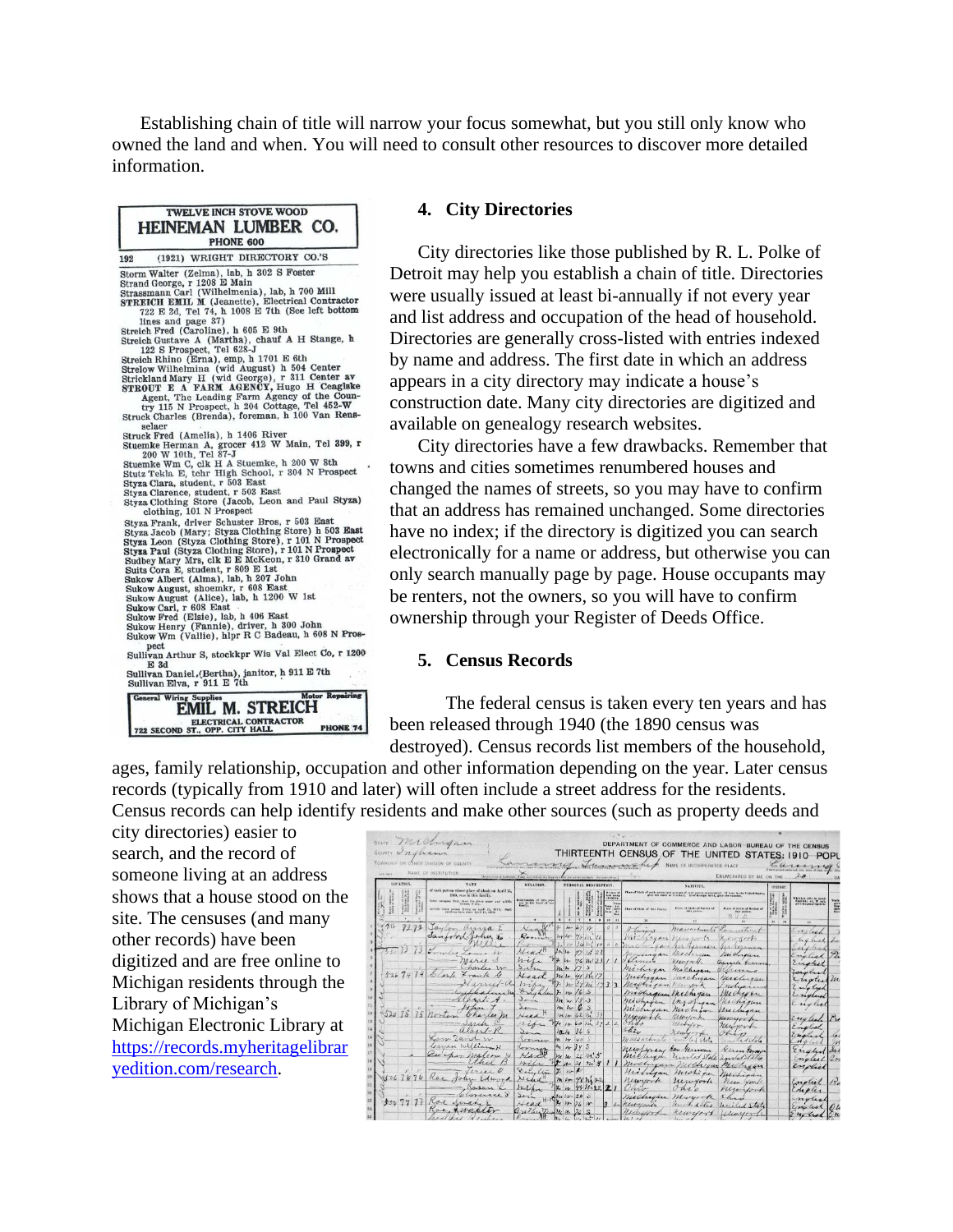### **6. County Histories and Atlases**

Publishing companies produced several atlases for many Michigan counties over a span of years – mostly the late  $19<sup>th</sup>$  and early  $20<sup>th</sup>$  centuries. These maps can help narrow the date of construction for a house. Atlases contain plat maps of cities and villages in the county, and the earlier ones (usually pre-1890) show lots and buildings on them. Rural areas will have a plat of the township showing property lines, owners' names, and black squares that indicate houses.

Suppose, for example, that a plat map in an 1873 atlas shows your property vacant but the next atlas, published in 1887, shows a house on the site. That suggests a construction date between 1873 and 1887. Beware, however – houses were sometimes moved!

The University of Michigan Library has digitized Michigan county histories and atlases, made them searchable, and put them online at<https://quod.lib.umich.edu/m/micounty/> Your local public library or historical society will probably have original copies, too.

County atlases often include photos or drawings of certain houses in the county. Most often these are the dwellings of the wealthy, but occasionally a smaller house will make an appearance.

County histories contain a wealth of biographical information about people. Those produced in the 19<sup>th</sup> and early 20<sup>th</sup> centuries charged a fee to print biographies, so they usually represented the wealthier people. County histories also include photos or drawings and sometimes discuss the construction of particular buildings or houses.

#### **7. Fire Insurance Maps**

The Sanborn Fire Insurance Company created maps of great value to building historians. Like plat maps, the Sanborn maps may help you narrow down the date range of construction for your house. Selected pages from digitized maps are available online through the Library of Congress:

[https://www.loc.gov/collections/sanborn-maps.](https://www.loc.gov/collections/sanborn-maps) Your local library will probably have a full set of maps for your town available on microfilm.

Sanborn maps for Michigan began in 1883 and continued through 1970. Sanborn created a new map of a town only every 5-9 years, so maps are not available for every year. Unfortunately for house historians, Sanborn maps mostly covered the industrial and commercial (and therefore fire-prone) areas in towns. Over time, however, the maps extended farther and farther into the residential areas. The maps depict houses in good detail and identify their construction type (frame, brick, stone, etc.).

### **8. Birds'-Eye Views**

"Birds'-Eye Views" of towns and cities were popular art forms in the 1860s-1890s. These lithographs

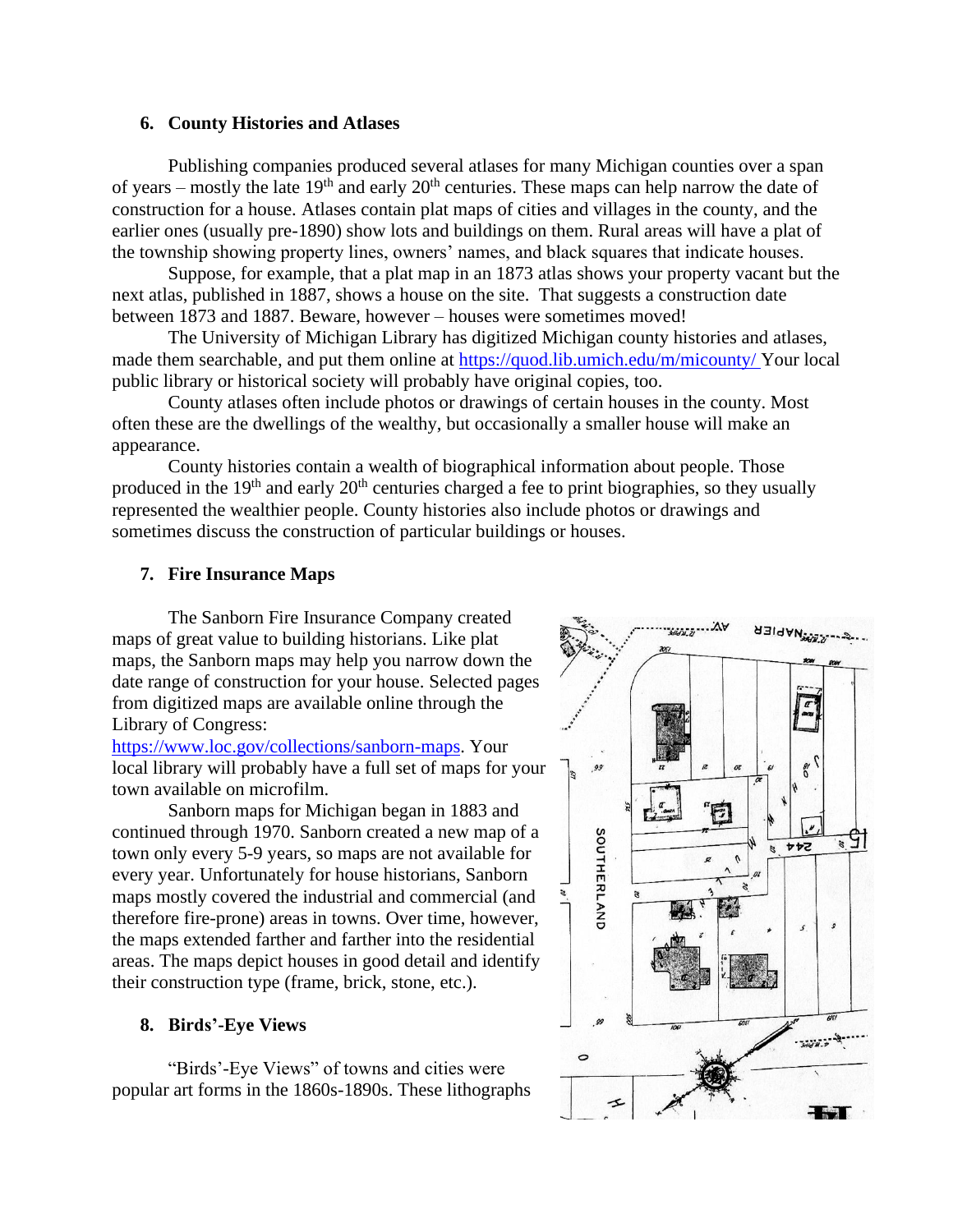were drawn from an overhead perspective, as though the artist was a bird looking down, and depict streets, buildings, natural features, and the like. Most buildings are not shown in great detail, but the view can help determine if a building stood on a lot and provide a general idea of its appearance. Local libraries, museums, and historical societies will often have copies of them.

#### **9. Property Tax Assessment Rolls**

When you have narrowed down the possible construction date of your house to a span of years, examine the property tax assessment rolls. Look for a large increase in assessed value from one year to the next that indicates the addition of a house. This is more difficult with rural property than urban lots because the house is a relatively minor part of the former's value.

Property taxes are assessed annually and are useful in tracing valuation increases and/or decreases over short periods of time. The tax rolls describe the property, not any buildings on it, but a jump in real estate valuation from one year to the next indicates new construction or an addition. Tax rolls are organized by the property owners' last names, hence the need to identify the former owners.

The tax rolls specify various taxes a person owed each year: personal estate, real estate, road taxes, even a tax on dogs! For your house history, you're looking for the real estate tax.

Tax assessment rolls are usually organized by township and/or city and therein by the owners' names and the property legal description. Check with either the county clerk or county treasurer for access to these records.

### **10. Newspapers**

When you have determined the likely year of your house's construction, look for articles about it in local newspapers. Your local library will probably have your community's historic newspapers available, either on microfilm or in a digitized version.

Newspapers, especially those in smaller towns and cities, often reported the construction of houses and other buildings. Today, many newspapers have been digitized and you can search for a name and/or an address. Even if the newspaper has not been digitized, you can still search for reports about house construction. You may find nothing or a detailed description over several issues of the construction of a residence. In the early  $20<sup>th</sup>$  century, some newspapers carried a weekly feature devoted to new building construction in the community.

Don't skip the "society" columns that were common to newspapers in the late 19<sup>th</sup> and early 20<sup>th</sup> centuries. A social function held in someone's home confirms that the house existed.

Here is a typical example from a newspaper in St. Joseph, Michigan:

*St. Joseph Herald-Press*, August 10, 1925: "Work was started today on the new two-story brick home of John Fay, Jr., which will be built in the Mullen Addition. Construction is under the supervision of Max Stock and Company, contractors."

*St. Joseph Herald-Press*, June 10, 1926: "Mr. and Mrs. John Fay, Jr., who have been residing at 814 State street have moved to their newly completed home at 514 Sutherland avenue."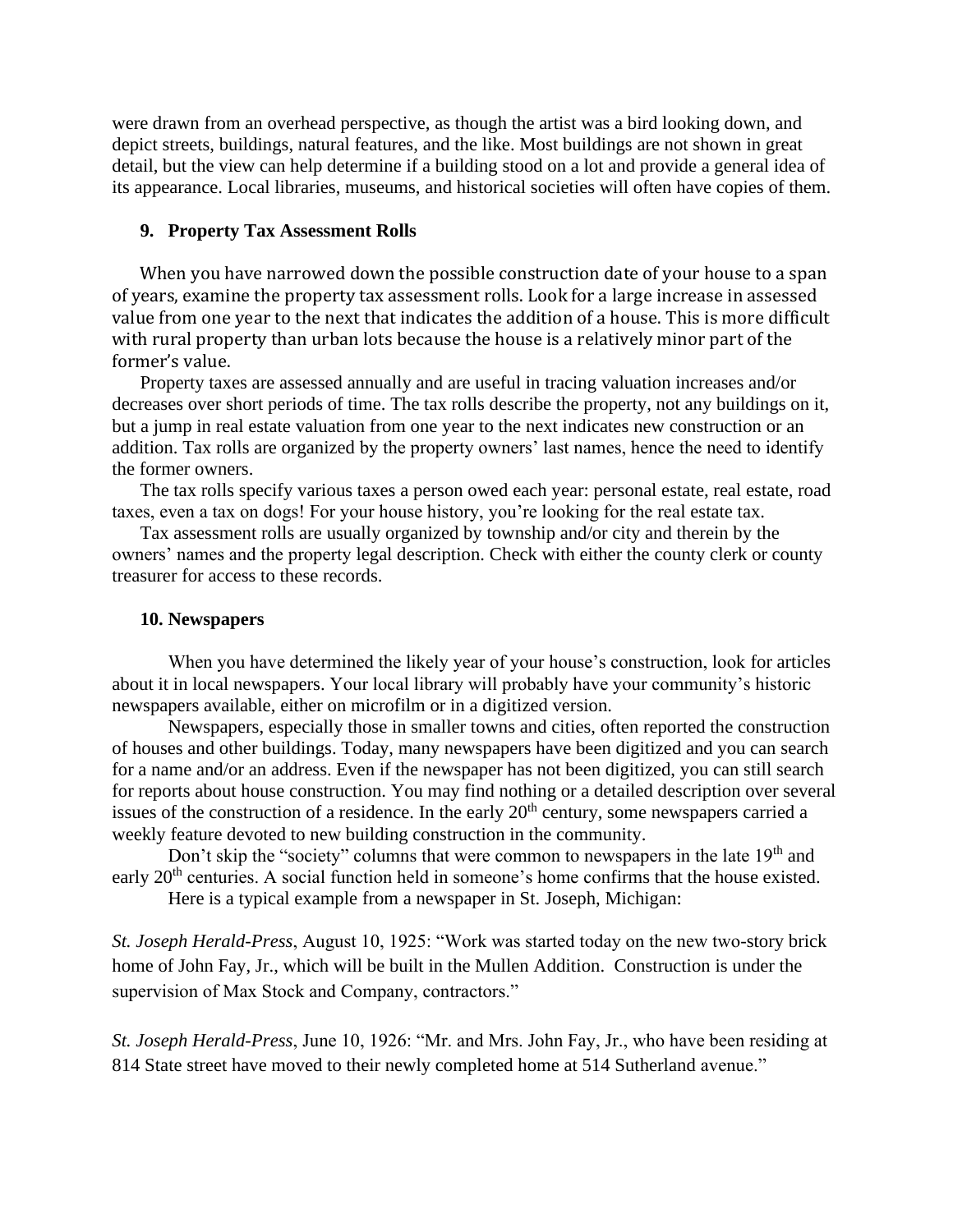### **Additional Sources**

### **11. Building Permits**

These document any new buildings or additions. Permits often include information about the type of structure, when constructed, construction details, address, and owner. The permits are usually arranged by address but may be filed chronologically by filing date, which can make them difficult to use. The permits are usually filed with city or county planning and/or zoning offices. Unfortunately, few municipalities required building permits (or have retained those they have) until relatively recent years.

### **12. Mechanics' Liens**

Liens are sometimes filed to ensure that a contractor is properly compensated for his or her work. Liens will list the contracting parties, provide a detailed description of the work to be performed as well as listing estimated amount due, and address. Like building permits, these seldom exist for very many years in the past.

### **13. Photographs**

Photographs and picture postcards can be great sources of information on both the interior and exterior of your house. Check with the previous owners, local residents, and with both state and local libraries and historical societies. The County Appraiser also may have photos of residences.

### **14. Estate Records**

Estate records document the final settlement of an individual's estate. If the person dies intestate (without a will) the court will order an inventory and appraisal of the decedent's possessions. These records can help researchers reconstruct the contents of a house. Also, any estate actions that involve the sale of property can be helpful. Estate records can be found with the Clerk of the District Court.

### **15. Oral Histories**

Neighbors and previous owners can be a goldmine of information for the house historian. Inquire with them about previous owners, additions to the house, any fire, flood, or tornado damage. You might find some just plain fun stories as well. If possible, record these stories either with an audio recorder or on paper.

### **16. Manuscript Material (Letters, Diaries)**

Although difficult to locate, personal letters and diaries of folks who lived in the house, visited or lived nearby might contain information on the appearance, construction, or furnishings of the